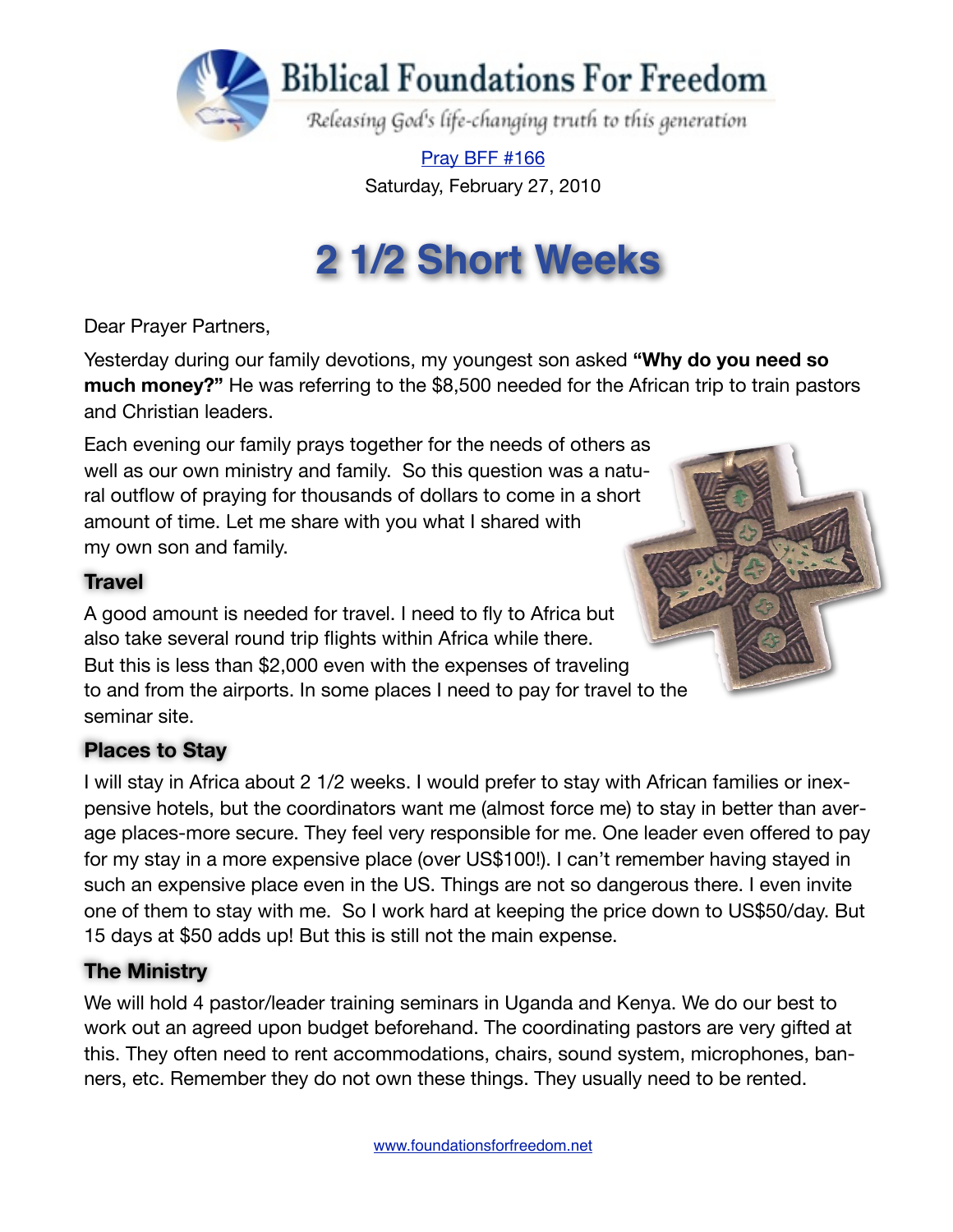#### **Nurturing**

In Africa there are so many believers that it is easy to have a large seminar with very little spent on travel. Most of them do not need to stay overnight so this greatly reduces the costs. However, we do like to provide one main meal. This is fine with a hundred people, but when one is catering for 400 pastors, this can get expensive even at US\$1 per meal. This provides a very substantial meal. Just think of one large seminar with 400 pastors/Christian leaders for 3 days.  $400 \times $1 \times 3$  days = \$1200.

The blessing of training so many pastors increases the cost. When we have less pastors, the expenses drops dramatically. We'd rather have more pastors however.

#### **Extended Training**

Part of the BFF ministry is to provide training materials. Most African pastors do not have libraries. They do not even own books! They absolutely treasure Christian training materials. We try to supply a number of BFF books to the organizer, but they are too heavy for Paul to take a large amount.

What about all the attendees? Well, we try to provide handouts. If a 3 day seminar has ten talks, then a 60 page handout is not large at all. If we are talking about 100 pastors, it would not be worth mentioning. But altogether we expect 1,000 to attend one of the four seminars. At US\$2.50 per 60 page handout that can add up to \$2,500. Fortunately, this is per seminar rather than per day but still it is a lot.

In fact, most of this sum is **not even included** in our US\$8,500 budget. If more comes in, then we will provide handouts for them. Hopefully, we will receive sufficient donations for handouts. We plan to reduce costs by having only one copy per couple attending the marriage seminars.

#### *Train a pastor for 3 days and give him a handout for only US\$10. What an investment!*

#### **Our Faith in a Great God!**

This might sound like a long response to my son (I am sure it was not quite as long), but as a family, we have seen God's faithfulness, year after year, seminar after seminar. What a testimony this has become for our children.

Several times we have had to send money over Western Union when I was there. Once, I finished the seminars and was on my way to the airport to leave India. I stopped at an internet cafe and received a Western Union. Someone had sent some money at the last moment. We were able to pay the expenses in full on the way to the airport!

God is faithful to care for what He wants done. We are glad to have a part in His important work!